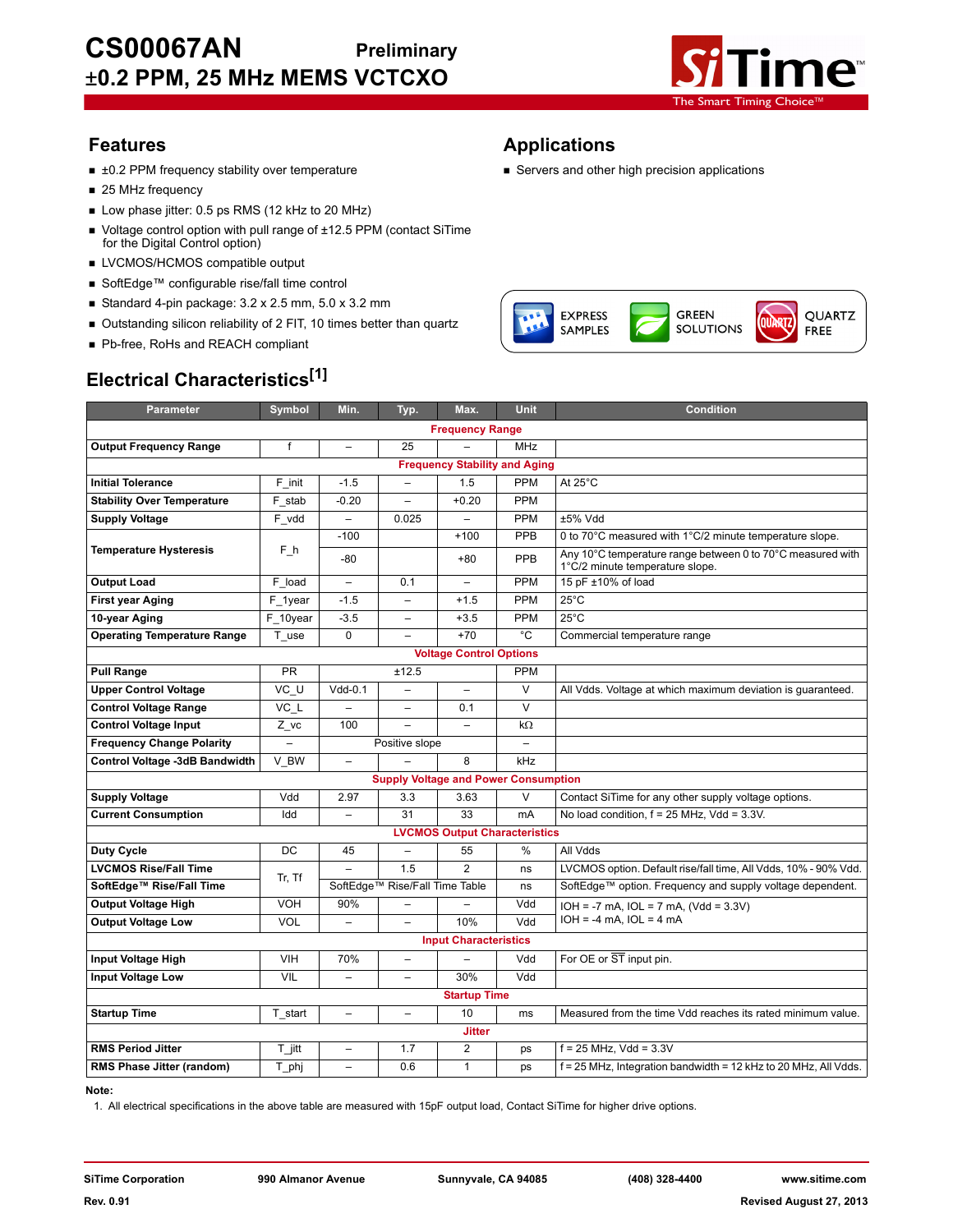

 $\sqrt{4}$  VDD

 $\sqrt{3}$  OUT

## **Pin Configuration**

| <b>Pin</b> | Symbol      |                                  | <b>Functionality</b>                                                                                                                                        |                 |
|------------|-------------|----------------------------------|-------------------------------------------------------------------------------------------------------------------------------------------------------------|-----------------|
|            |             | V control                        | Voltage control.                                                                                                                                            | <b>Top View</b> |
|            |             | Output<br>Enable                 | H or Open <sup>[2]</sup> : specified frequency output.<br>L: output is high impedance. Only output driver is disabled.                                      |                 |
|            | VC/OE/ST/NC | Standby                          | H or Open <sup>[2]</sup> : specified frequency output.<br>L: output is low (weak pull down). Device goes to sleep mode.<br>Supply current reduces to I_std. | VC/OE/ST/NC     |
|            | NC.         | No connect (input receiver off). |                                                                                                                                                             |                 |
| 2          | <b>GND</b>  | Power                            | Electrical and case ground.                                                                                                                                 | <b>GND</b>      |
| 3          | <b>CLK</b>  | Output                           | Oscillator output.                                                                                                                                          |                 |
| 4          | <b>VDD</b>  | Power                            | Power supply voltage.                                                                                                                                       |                 |

#### **Note:**

2. A pull-up resistor of <10 kΩ between OE/ ST pin and Vdd is recommended in high noise environment when the device operates in OE/ST mode.

#### **Absolute Maximum**

Attempted operation outside the absolute maximum ratings of the part may cause permanent damage to the part. Actual performance of the IC is only guaranteed within the operational specifications, not at absolute maximum ratings.

| <b>Parameter</b>                                                     | Min.                     | Max. | <b>Unit</b> |
|----------------------------------------------------------------------|--------------------------|------|-------------|
| Storage Temperature                                                  | $-65$                    | 150  |             |
| <b>VDD</b>                                                           | $-0.5$                   |      |             |
| <b>Electrostatic Discharge</b>                                       | $\overline{\phantom{0}}$ | 2000 |             |
| Soldering Temperature (follow standard Pb free soldering guidelines) | -                        | 260  |             |

#### **Environmental Compliance**

| <b>Parameter</b>                  | <b>Condition/Test Method</b> |
|-----------------------------------|------------------------------|
| Mechanical Shock                  | MIL-STD-883F, Method 2002    |
| l Mechanical Vibration            | MIL-STD-883F, Method 2007    |
| Temperature Cycle                 | JESD22, Method A104          |
| Solderability                     | MIL-STD-883F, Method 2003    |
| <b>Moisture Sensitivity Level</b> | MSL1 @ 260°C                 |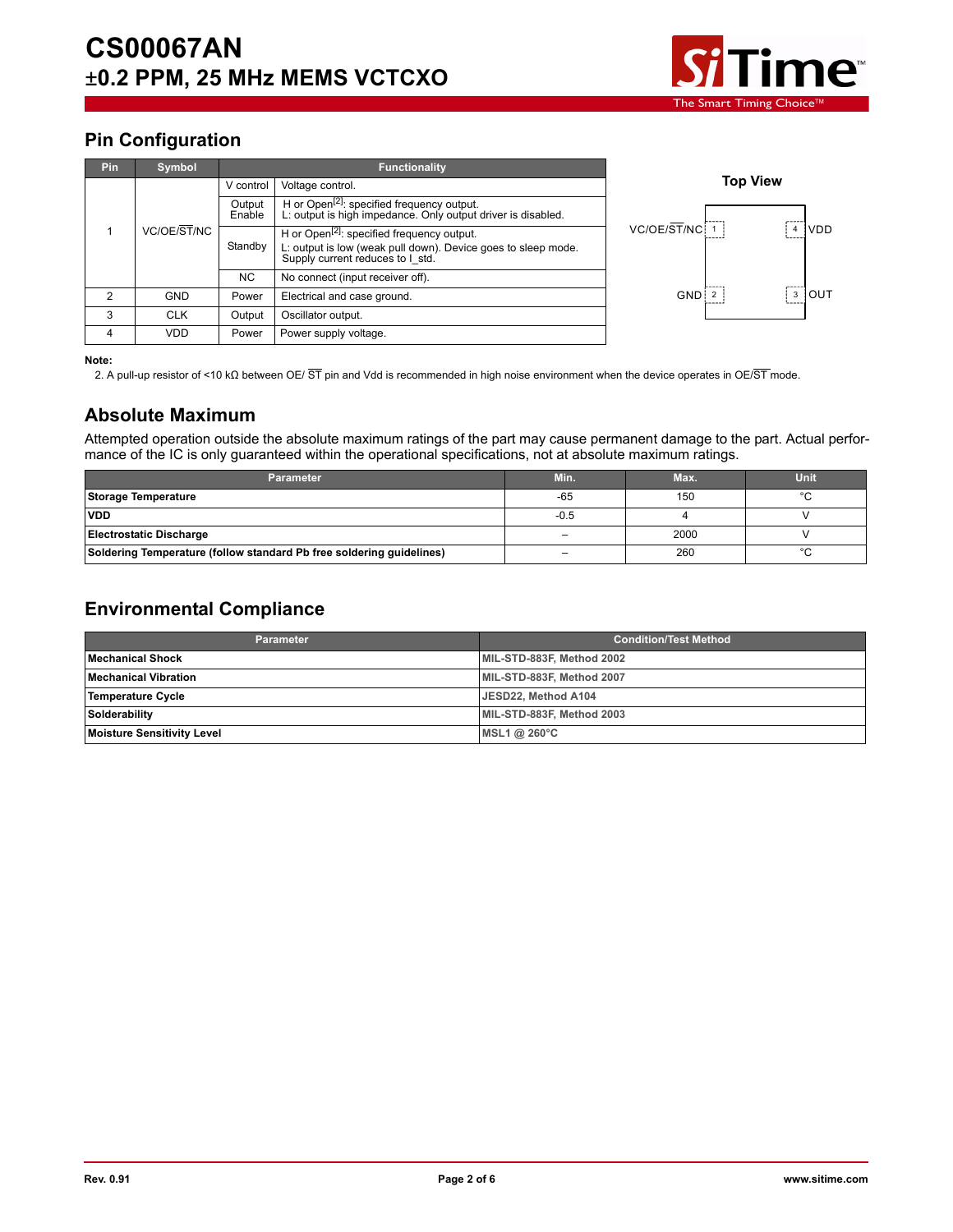

#### **SoftEdge™ Waveform Examples and Corresponding Harmonics Reduction**

Figures below illustrate the harmonic power reduction as the rise/fall times are slowed from the standard squarewave output to that of the SoftEdge™ output. In general, the 1.8V device shows the lowest harmonics and provides best EMI performance comparing to devices with higher operating voltages.











**Odd Harmonic Power Comparison for LVCMOS and SoftEdge Outputs, VDD = 2.5V**

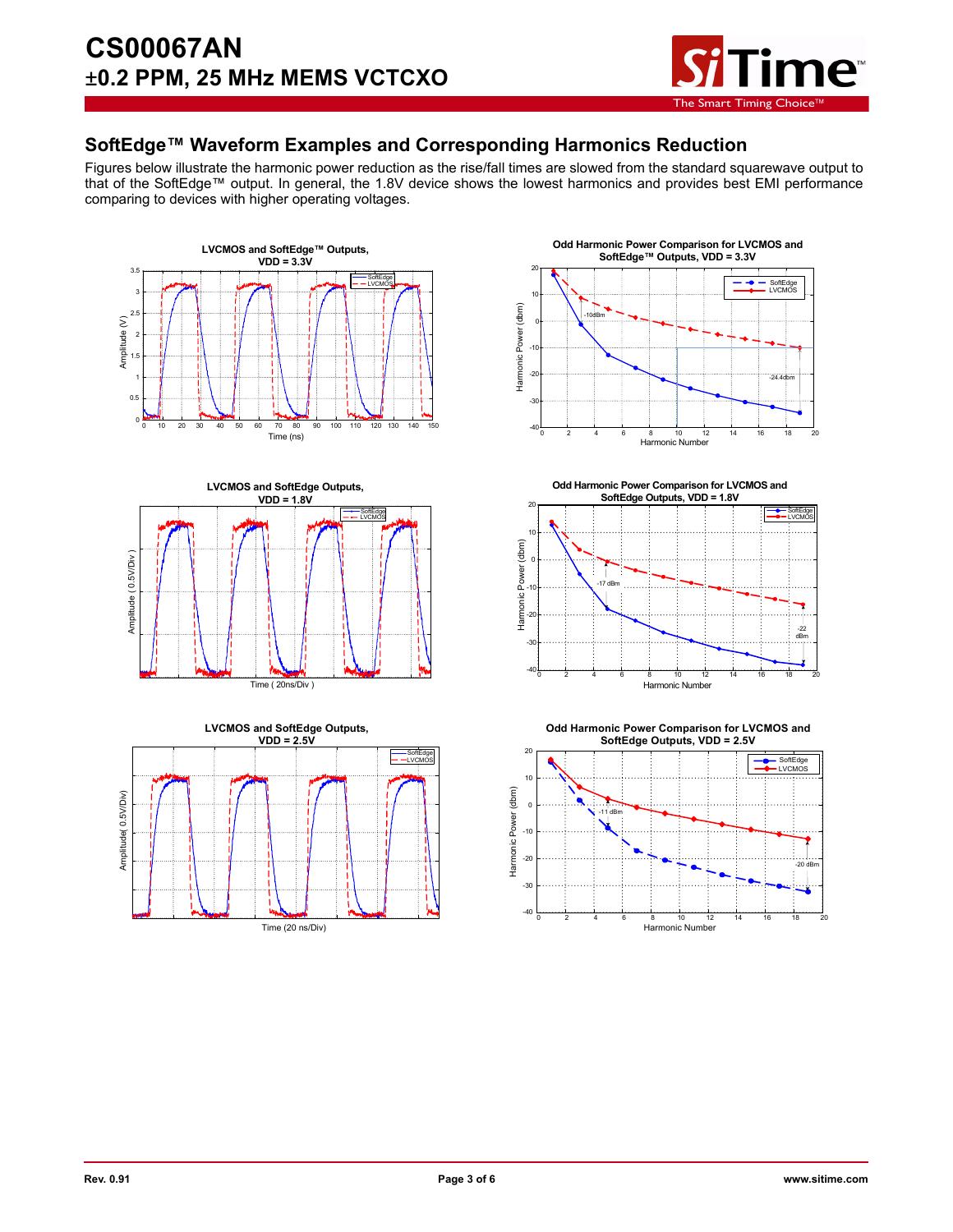# **CS00067AN** ±**0.2 PPM, 25 MHz MEMS VCTCXO**



### **Dimensions and Patterns**



**Notes:** 

3. Top marking: Y denotes manufacturing origin and XXXX denotes manufacturing lot number. The value of "Y" will depend on the assembly location of the device.

4. A capacitor of value  $0.1 \mu F$  between Vdd and GND is recommended.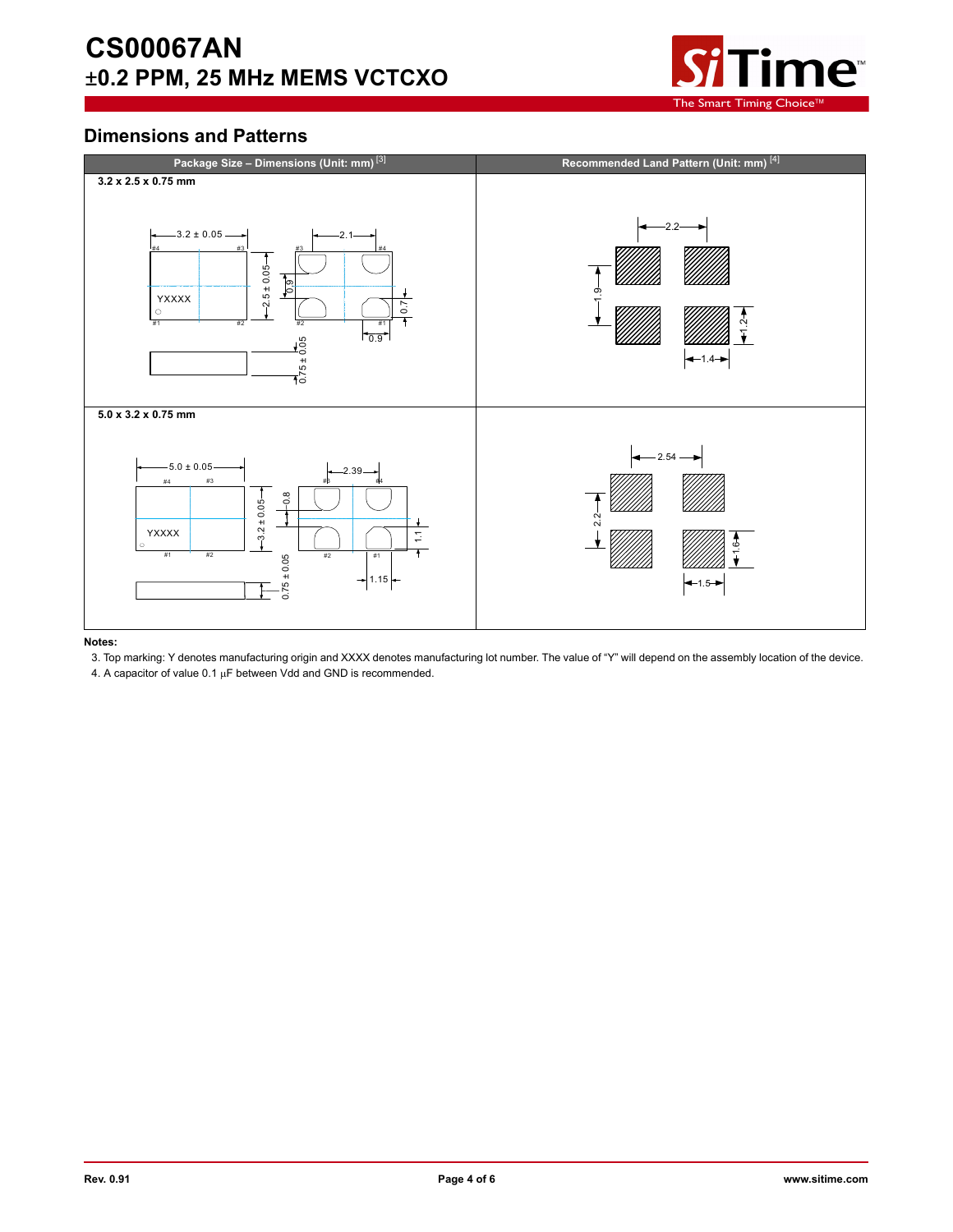# **CS00067AN** ±**0.2 PPM, 25 MHz MEMS VCTCXO**



#### **Ordering Information**